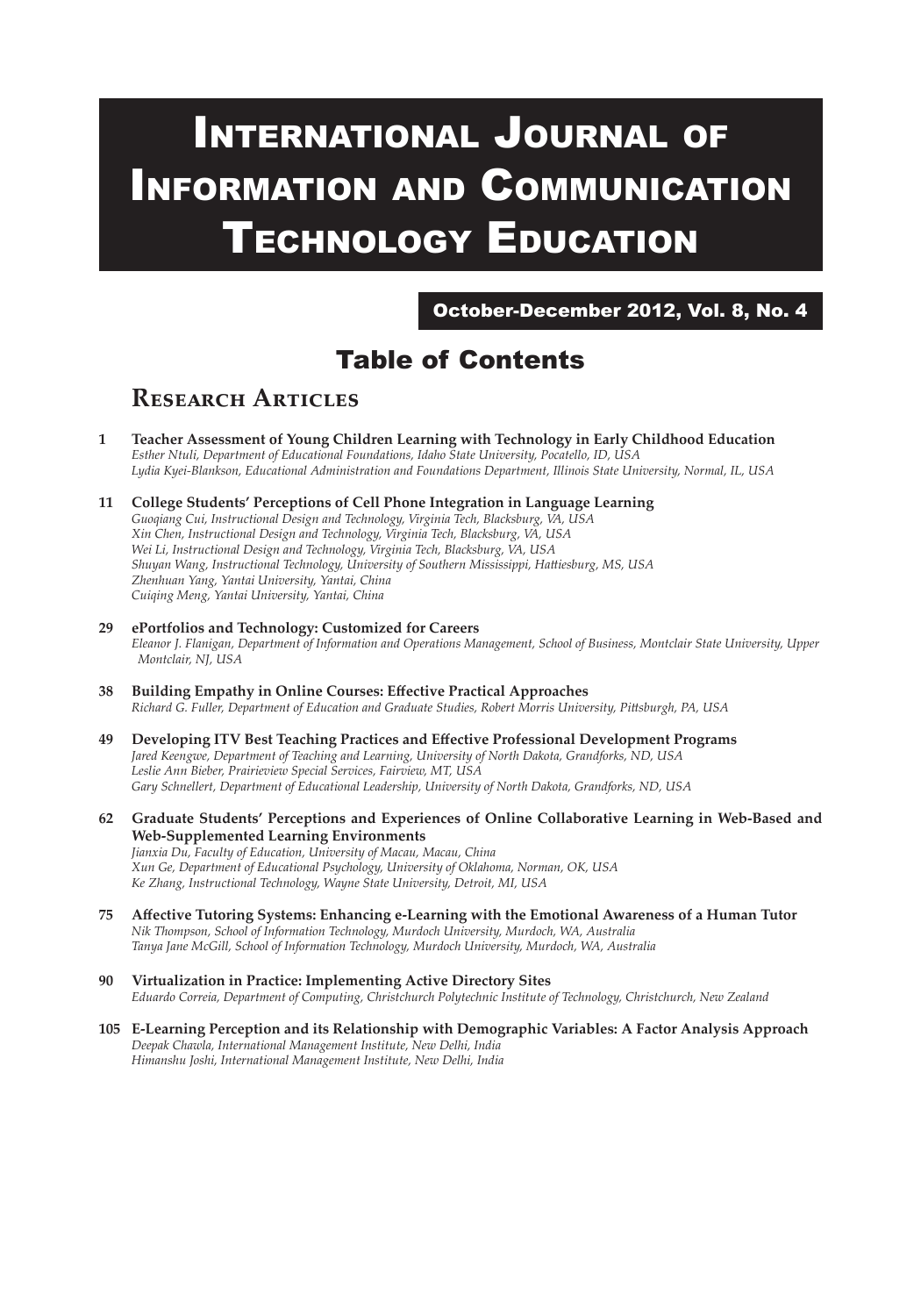## **Affective Tutoring Systems: Enhancing e-Learning with the Emotional Awareness of a Human Tutor**

*Nik Thompson, School of Information Technology, Murdoch University, Murdoch, WA, Australia*

*Tanya Jane McGill, School of Information Technology, Murdoch University, Murdoch, WA, Australia*

## **ABSTRACT**

*This paper introduces the field of affective computing, and the benefits that can be realized by enhancing elearning applications with the ability to detect and respond to emotions experienced by the learner. Affective computing has potential benefits for all areas of computing where the computer replaces or mediates face to face communication. The particular relevance of affective computing to e-learning, due to the complex interplay between emotions and the learning process, is considered along with the need for new theories of learning that incorporate affect. Some of the potential means for inferring users' affective state are also reviewed. These can be broadly categorized into methods that involve the user's input, and methods that acquire the information independent of any user input. This latter category is of particular interest as these approaches have the potential for more natural and unobtrusive implementation, and it includes techniques such as analysis of vocal patterns, facial expressions or physiological state. The paper concludes with a review of prominent affective tutoring systems and promotes future directions for e-learning that capitalize on the strengths of affective computing.*

*Keywords: Affective Computing, Affective Tutoring System, Cognitive-Affective Theory, E-Learning, Intelligent Tutoring System, Learner Emotions*

#### **INTRODUCTION**

Affective computing is defined as 'computing that relates to, arises from, or deliberately influences emotions' (Picard, 1997, p. 3). Affective computer interfaces improve human-computer interaction by enabling the communication of the user's emotional state. While research in human-computer interaction in the past had been dominated by cognitive theories, the importance

DOI: 10.4018/jicte.2012100107

of users' affective response is gaining attention (e.g., Beale & Peter, 2008; Gratch & Marsella, in press; Scherer, Banziger, & Roesch, 2010). An important future step in interface design is to incorporate the findings for the body of affective computing research into interaction environments that enhance both cognitive performance and personal comfort by providing the needed emotional context (Maxwell, 2002). This is even more relevant given the shift from the desktop paradigm toward ubiquitous computing. As the computing environment is steadily becoming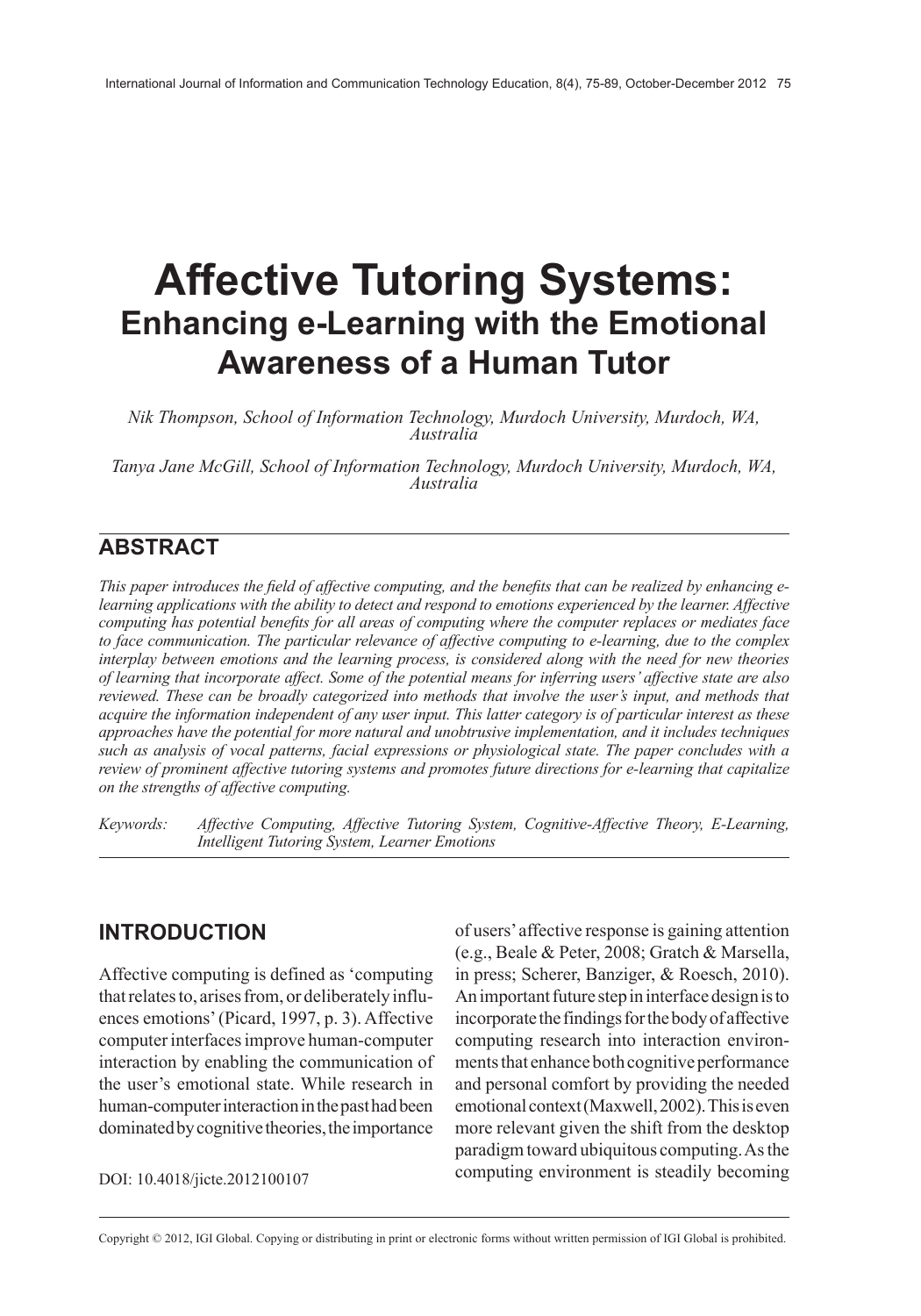more tightly integrated with the day to day physical world, developments in this area are applicable to a vast array of situations such as embedded applications, information appliances, vehicles and so forth.

There is evidence that emotion has an impact on the speed at which information is processed (Öhman, 2001) and whether it is attended to (Anderson, 2001; Vuilleumier, 2001). Emotion also has a relation to motivation in that evaluations or feelings regarding the current situation will largely determine the action that is taken in response. Therefore, emotions are often precursors of motivations (e.g., Oatley, 1992). Memory is also impacted by emotional state, and again there are many mechanisms by which this can occur. The Processing Efficiency theory (Eysenck & Calvo, 1992) suggests that emotions can utilize cognitive resources that would otherwise be used for processing new information; for example in the case of anxiety, intrusive thoughts may compete with the cognitive task and result in a decrease in performance. Thus, an area which can benefit greatly from affective computing is education. The fact that interaction with computers is a fundamental part of study in most disciplines, coupled with the cognitive and emotional journey that all learners experience makes e-learning an ideal candidate for affective computing developments.

Intelligent tutoring systems attempt to emulate a human tutor by providing customized feedback or instruction to students. Whilst intelligent tutoring systems remain an active area of research, they have failed to achieve widespread uptake. A reason for this is the technical difficulty inherent in building cognitive models of learners and facilitating human-like communications (Reeves, 1998). The difference in learning performance between ideal one-toone tutoring conditions and other methods is known as the 2 Sigma problem (Bloom, 1984). Research on expert human tutors indicates that 'expert human tutors devote at least as much time and attention to the achievement of affective and emotional goals in tutoring, as they do to the achievement of the sorts of cognitive and informational goals that dominant and

characterize traditional computer based tutors' (Lepper & Chabay, 1988, p. 242). Given the apparent link between cognition and affect, it may be argued that for an intelligent tutoring system to emulate a human tutor successfully there should be some consideration of affective processes during learning. The inability of current intelligent tutoring systems to cater for the role of emotion in learning may to some extent explain the 2 Sigma problem in the context of computer based learning. It is hoped that the incorporation of affective components into e-learning development may therefore lead directly to improved pedagogical outcomes. Providing this vital form of affective feedback into intelligent tutoring and other applications should greatly improve their success.

#### **Cognitive Basis for Learning**

The past few decades have seen the rise of the personal computer to fill many varied roles as organizer, communicator, entertainer and of course, educator. Research in the area of learning has predominantly taken a cognitive view in which the mental processes are considered as they are involved in learning. Cognitive theory is a learning theory of psychology that attempts to explain human behavior by understanding the thought processes. Cognitive theory is based on the assumption that human beings are logical and will make rational choices.

The field of cognitive psychology provides explanations for many of the underlying mental processes that occur during learning. Prominent in this field is the three stage information processing model (Atkinson & Shiffrin, 1968) shown in Figure 1. This multi-store model of memory proposes that incoming information from the environment is briefly captured in sensory memory, and that information that is interesting is more likely to go on from sensory memory to short term memory. If a particular piece of information needs to be retained, the learner then makes a conscious decision to work with it and to continue to process it. Information that the learner has deemed important is

Copyright © 2012, IGI Global. Copying or distributing in print or electronic forms without written permission of IGI Global is prohibited.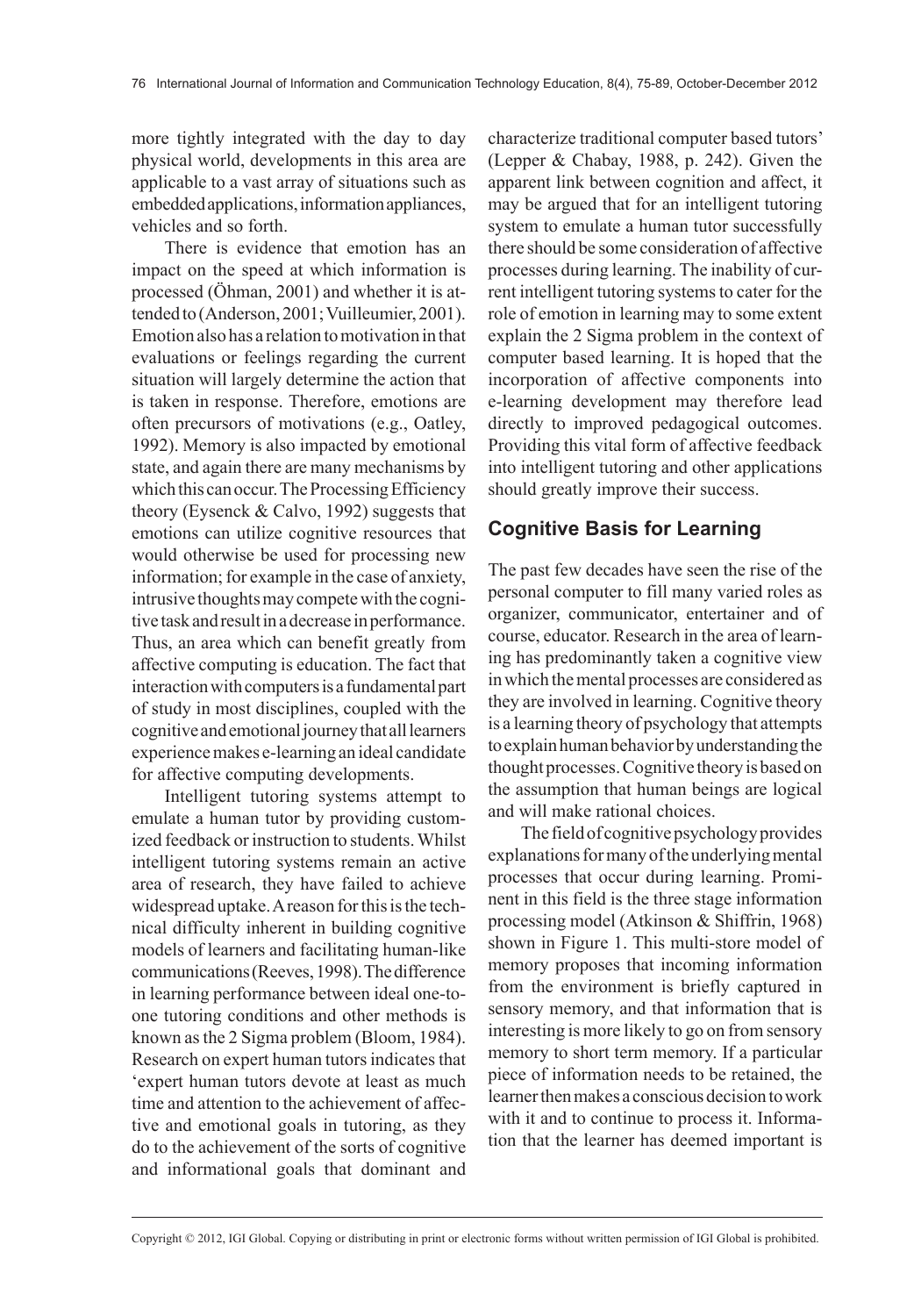*Figure 1. Three stage information processing model (Atkinson & Shiffrin, 1968)* 



eventually encoded to the long term memory for storage and later retrieval.

More recently constructivism has gained ground; constructivists believe that learners' reality is built upon their existing experiences and perceptions. What someone knows is grounded in perception of the physical and social experiences which are comprehended by the mind (Jonassen, 1991). However, in spite of the way in which learning theories may have evolved over time, they have shared the perspective that the human mind is viewed as an information processing tool, not unlike basic computer architecture.

Perkins highlighted the compatibility between traditional cognitive theories and constructivism, stating '...information processing models have spawned the computer model of the mind as an information processor. Constructivism has added that this information processor must be seen as not just shuffling data, but wielding it flexibly during learning -- making hypotheses, testing tentative interpretations, and so on' (Perkins, 1992, p. 51).

Cognitive theories however do not explain the role that emotions play, in spite of the substantial evidence that emotions influence cognitive processes (Pekrun, 2008). Norman (1981) cited the topic of emotion as one of the major challenges to cognitive theory. Some authors consider the information-processing metaphor as the source of this challenge; for example, Ortony, Collins and Clore (1990, p. 5) stated 'This approach to cognition has been as noticeable in its failure to make progress on problems of affect as it has been for its success in making progress on problems of cognition.'

People cannot be viewed purely as tasksolving, goal driven agents, they also have other emotive reasons for their choices and behavior that drive the decision making process (Mandler, 1975). Lisetti (1999) claims that a large number of cognitive tasks are influenced by affective state, including organization of memory, attention, perception and learning. The same conclusion was reached by Picard (1997, p. x) who states that 'emotions play an essential role in rational decision making, perception, learning and a variety of other cognitive functions'.

#### **Cognitive-Affective Theory**

Another important area of research considers the underlying affective or emotional states and how these interact with cognitive processes. The way in which affective states interact with memory, decision making and social behavior creates a challenge for cognitive theory (Andrade & May, 2004). Emotions may disrupt, slow down, organize or initiate cognitive processes, and different emotions can influence these mechanisms in different ways (Pekrun, 2002). There has been a strong bias toward the cognitive and rational within the field of computer science, as a result of the prevailing view that the sciences are the domain of rules and logic with little room for anything else (Picard, 1997). In this view, emotion would be considered more of a distraction than a benefit. This bias has been reflected in the development of e-learning software, as it would generally be developed by programmers rather than learning theorists or educators. Consequently, many of the benefits of research into human affect and emotion are not yet fully realized in e-learning software.

In the field of e-learning, a popular theory describing how learners process and learn from computer based multimedia is Mayer's (2001) Cognitive Theory of Multimedia Learning. This theory draws from the multi-store model

Copyright © 2012, IGI Global. Copying or distributing in print or electronic forms without written permission of IGI Global is prohibited.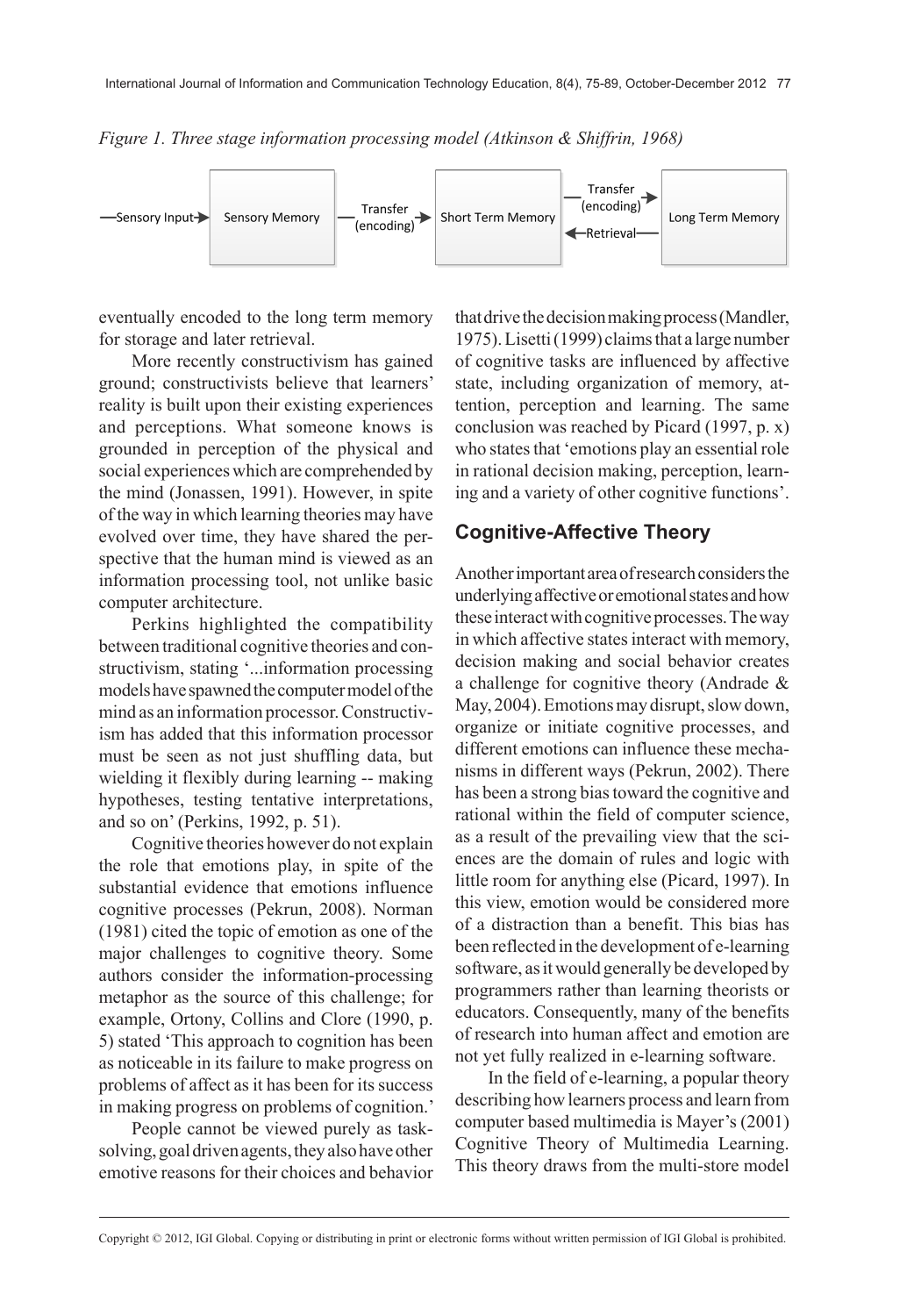

*Figure 2. Cognitive-affective theory of learning with media (Moreno, 2006)* 

of memory described above, and others, to form a unified theory of the various aspects of cognitive processing of multimedia content and provides guidelines for instructional developers to improve learning outcomes. Central to the theory are the concepts that the human cognitive processes include limited working capacity, dual channels for various types of material (sound/ images) and that the information is actively processed and assimilated by the learner (Mayer, 2001). Moreno (2006) extended this model to include the role of affect in learning and named it the Cognitive-Affective Theory of Learning with Media (Figure 2). Where it differs from the original model is in the inclusion of affective and motivational factors. This addition acknowledges the role of affect as a mediator for rational cognitive processes such as learning.

According to this theory, the level of interest that the learner has in the material will correlate to learning benefits by influencing students to invest more effort in the task. Furthermore, some instructional methods may be more supportive than others therefore producing improved learning outcomes by improving the student's feelings about their ability to complete the task (Moreno, 2006). The author discusses the effect of emotions such as anxiety or confidence, but this theory could potentially also apply to a wider range of more subtle emotional expressions.

Cognitive psychologists are not the only ones recognizing the link between emotion and mental processes; emotion theorists have

long recognized that emotion itself may have a cognitive component. Schacter and Singer (1962) are known for their 2-factor theory in which they argue that there is a cognitive determinant to emotion. Before this work, emotion was believed to reflect biologically determined responses, and this perspective evolved to the view that emotion was a consequence of cognitive process and that various external factors determine the emotion that would be felt (Andrade & May, 2004). What this implies is that cognition and emotion are deeply intertwined, and that future developments in affective applications must acknowledge the two way interaction between these two basic areas of human functioning.

#### **The Role of Affect in Learning**

Stein and Levine (1991) have identified a link between a person's goals and emotions, and proposed a goal-directed, problem solving model. As with other theories of emotion that indicate that people like to maximize positive affective states, their model assumes that people attempt to assimilate information into their existing knowledge – when this information is new it results in arousal of the autonomic nervous system – this, in conjunction with a cognitive appraisal results in an emotional reaction. Therefore this model predicts that learning always occurs during an emotional episode.

Kort, Reilly, and Picard (2001) have developed a model that links emotions and stages of learning in a four quadrant spiral (Figure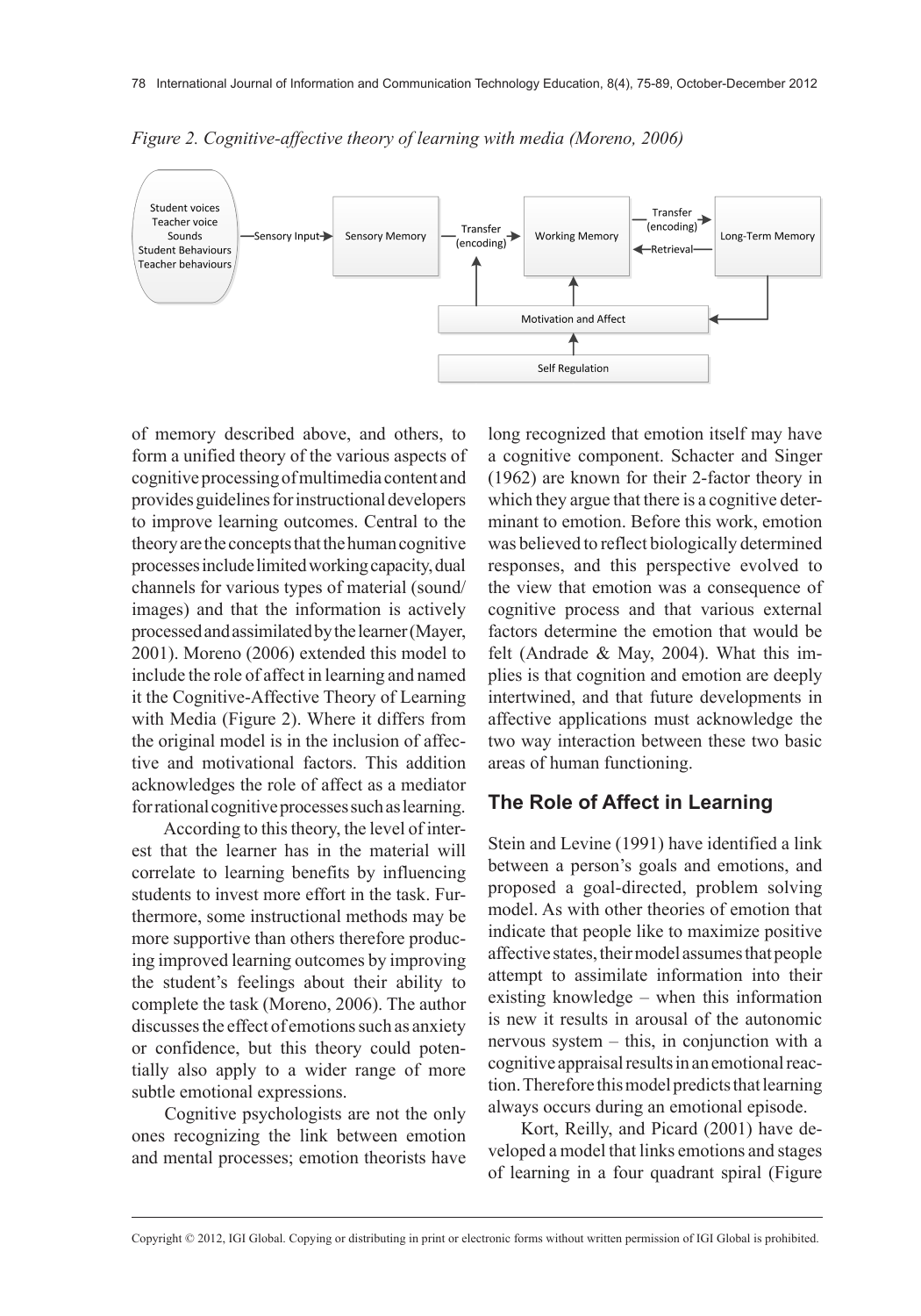

*Figure 3. Model relating phases of learning to emotions (Kort et al., 2001)*

3). The learning process is broken up by two axes, vertical and horizontal to signify learning and affect. The learning axis contains labels to indicate a range from constructive learning at one end, to un-learning at the other. The affect axis ranges from negative to positive. When a learner is working through a task with ease, they will be in quadrant I, experiencing constructive learning and positive affect. As the material becomes harder or if they struggle, they would move through quadrants II, III, and finally IV At this point they may be uncertain how to progress, but as they acquire new insights and ideas they will ultimately progress back to quadrant I so that the spiral may continue as they acquire more knowledge.

Goleman (1995) reported that expert teachers are able to recognize emotional states of students, and respond appropriately to positively impact learning. Whilst the way in which this is accomplished is not well documented, and may indeed differ between teachers, the foundation is still the same: to recognize negative affect or states that are detrimental to learning and to guide the learner into a more positive and constructive state. Csíkszentmihályi (1990) described an ideal learning state, which he called the zone of flow. In this state, time and fatigue disappear as the learner is absorbed and immersed in the task they are undertaking. When in a state of flow, people are absorbed in the activity and feel in control of the task and environment (Hsu & Lu, 2004). These characteristics of flow, are identical to what players experience when immersed and fully engaged in games (Chen, 2007), indeed games which create a flow experience are likely to be adopted, whilst others are discarded (Sherry, 2004). Thus educational games may also benefit from this effect, as the engagement and enjoyment of the learner is a catalyst to mediate their future learning and interest (Fu, Su, & Yu, 2009).

Intelligent tutoring systems attempt to emulate the personalized instruction that a human teacher may provide by building an internal model of the students' knowledge, abilities and progress. An e-learning system with these characteristics can have many advantages; for example being always available and potentially being able to provide more individual attention than in a traditional class based lesson.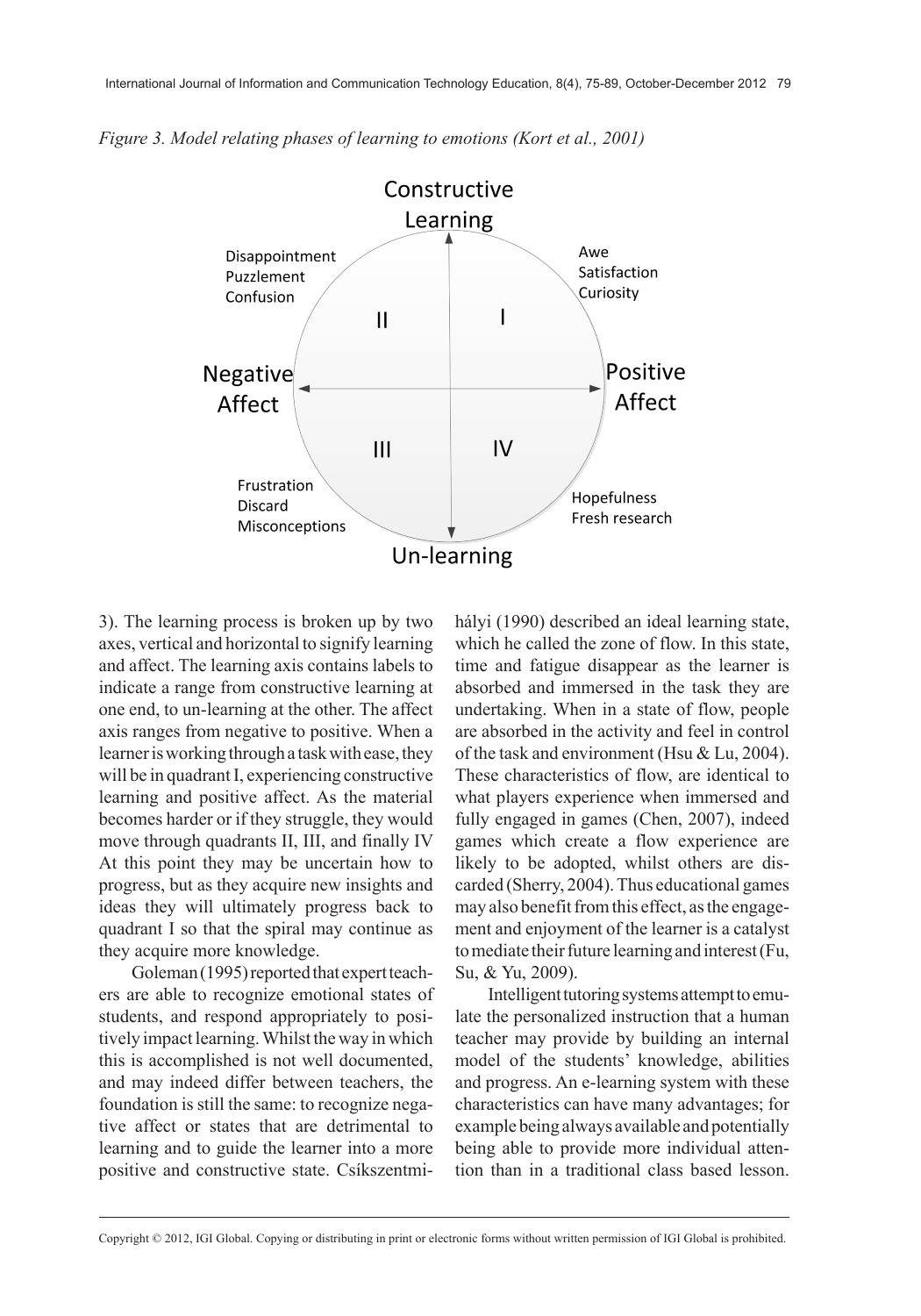Intelligent tutoring systems incorporating an emotional or affective model are known as affective tutoring systems. An affective tutoring system is thus any tutoring system that can adapt to perceived emotion. This may be to respond to any negative emotions being experienced by the learner, or to interact in a manner that is more natural and engaging for the learner. These systems have also been shown to be effective and result in increased learning (as compared experimentally to a non-affect sensing implementation), however are still not as effective as a one-to-one human tutor. Further work is required.

For theories linking learning and affective states to be implemented into the development of affective tutoring systems an important consideration is the means by which the affective state can be inferred by the computer. The next section discusses the options that are available, and this is followed by a review of affective tutoring systems.

#### **Inferring the Learner's Affective State**

Given a suitable model to map affective states to desired behaviors or outcomes, the (technological) challenge is how to detect or infer the emotional state of the learner in the first place. There are several approaches to this, each with their own strengths and shortcomings.

One of the key issues surrounding the inference of affective state is the relationship between the underlying emotion and the observable expression or behavior which accompanies it. Schachter (1962) argued that the differentiation of emotion is not physical, but cognitive, and the data does support the fact that various observable signals may be common to a multitude of differing emotional states. Some signals are better than others for differentiating affective states, and one point which is agreed upon is that no single signal is a sufficient indicator of emotional response (Picard, 1997).

Affective states are internal and involve cognitive processes and are therefore not directly accessible to anyone other than the one experiencing them. Therefore it is only the observable manifestation of the affective state that may be used for the process of inference. This is where the subtle, non-verbal indicators of underlying affect become especially useful. A further question is whether emotions may be categorized into discrete states, or whether they are dimensional constructs, which vary along a continuum with several components. According to discrete emotion theories, certain emotions like happiness, fear, sadness or interest are considered to be discrete, unique states that are experienced as the result of distinct causes (e.g., Izard, 1977); many discrete emotion theories share the idea that a specific set of emotions is more basic or primary than the other emotions. These emotions are related to action tendencies and will thus have a physiological referent. In dimensional models of emotions, it is assumed that emotions can be represented in terms of a number of component dimensions (e.g., Russell, 1980). This viewpoint has the benefit of removing the need to categorize emotional experience within pre-defined boundaries, and may thus allow for a more fine-grained level of description.

#### **Self Report**

A multitude of self-report measures have been developed and used in research on mood and emotion; many of these share similar features but also differ in the way that the items are formatted, the instructions used and variations in the descriptive terminology applied. Many of the most prominent affective measures involve presenting lists of adjectives to the subjects, and obtaining a rating on a 4 or 5 point scale as to how appropriate or strong these particular emotions are. Examples include MAACL (Zuckerman & Lubin, 1965), POMS (McNair, 1971), or PANAS (Watson, Clark, & Tellegan, 1988). Depending on the test in use, the questions may refer to the current day, previous week or general overall emotional state.

More recently developed, the Current Mood Questionnaire (CMQ) is a complex instrument that uses multiple response formats for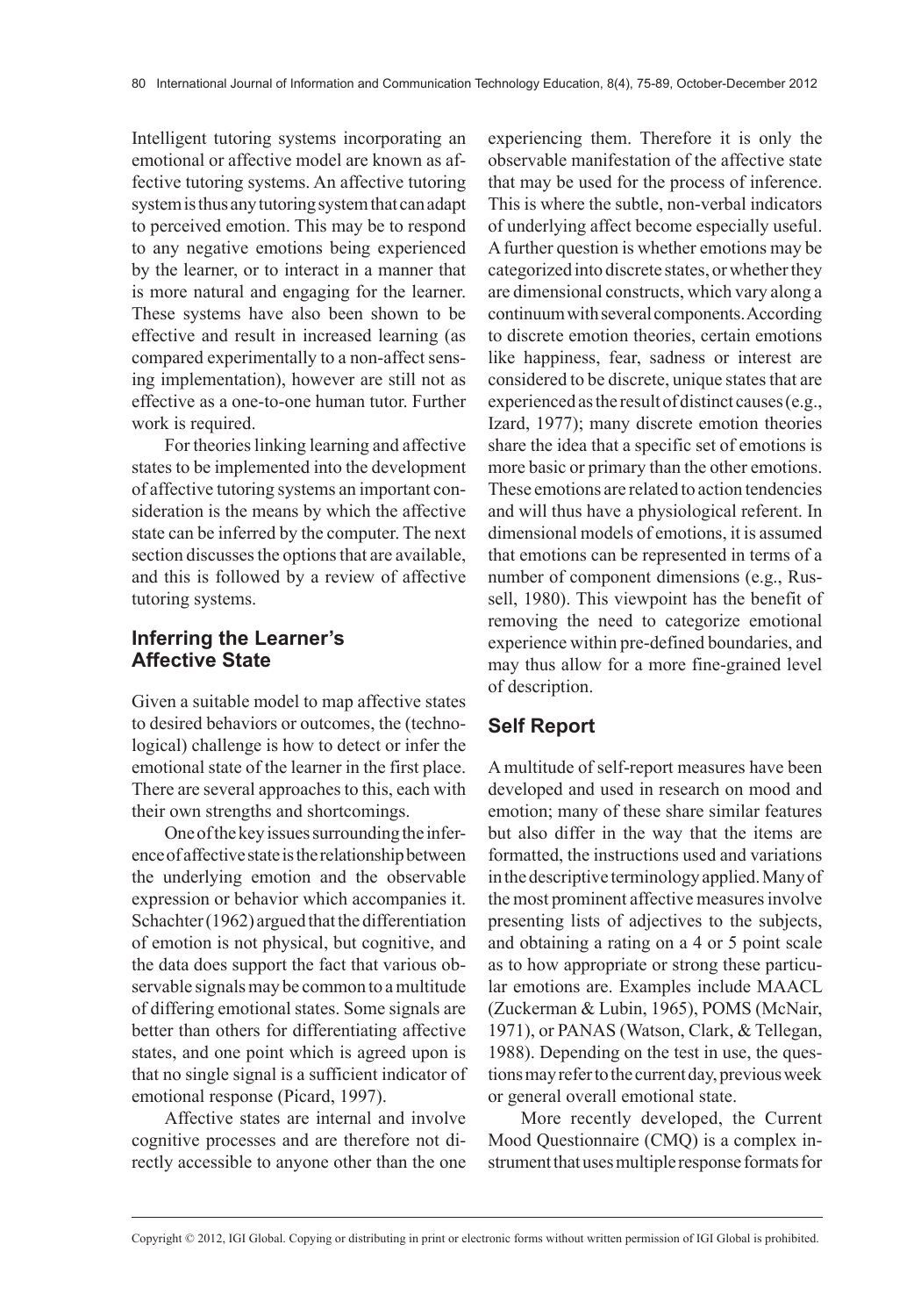several dimensions of affect (Feldman-Barrett & Russel, 1998; Yik, Russell, & Feldman-Barrett, 1999). Mood is assessed through several means: 1. simple adjectives rated on 5 point Likert scale; 2. more complex mood statements rated using an agree/disagree format; and 3. trait like descriptions rated on a 4 point scale.

Although the CMQ is generally considered to be internally consistent and reliable, and results are satisfactory for the pleasantness/ unpleasantness dimension, the results are less than satisfactory for the measures of arousal or activation dimension. These problems are not unique to the CMQ and it has also proven difficult to create good measures of this dimension in other measuring instruments (Watson & Vaidya, 2003). Overall, since the CMQ is a rather time intensive method, it is not often used as a practical affect measuring instrument.

The use of self-report also introduces some specific challenges. In particular, since the subjects are being relied upon for their input, the success of the measurement depends on them being firstly aware of their own internal affective experiences and secondly to be able to accurately express these within the constraints of the assessment tool. The quality of self-report will be directly related to the ability of the subjects to accurately identify feelings, and for them to be asked the right questions, at the right time and in the best manner (Levenson, 1988). Due to the subjective nature of these judgments it can be argued that there is a considerable risk of errors, even unintentional, when using this method. Self-report measures are indeed subject to both random and systematic measurement errors (Coan & Allen, 2007).

#### **Observable Traits**

Emotions are said to produce 'pervasive, although generally short-lived, changes in the organism as a whole (Scherer, 1995, p. 235). Thus, there are several aspects of emotional expression that are observable. The use of observations to infer the emotional state of an individual stems largely from the work of Ekman and colleagues who theorized relationships between particular facial configurations and

the underlying emotions present. The Ekman, Friesen, and Tomkins Facial Affect Scoring Technique (FAST) (1971) specified what they believed to be the distinctive components of six categories of affect expressions. This was based on previous research and was highly theoretical in nature. FAST, however could not be used to determine whether facial actions other than those specified are relevant to emotion. This theory was developed into the more widely known theory of 'basic emotions', in which Ekman theorized that there are a set of basic emotions (Ekman & Friesen, 1978). This theory was developed further to derive lists of facial expressions that would be used as markers for these emotions.

Ekman and Friesen's Facial Action Coding System (FACS) was designed to measure all facial activity and not just actions related to emotion (Ekman & Friesen, 1978). However FACS is slow to learn and use and requires slow motion viewing of facial actions. It is therefore unsuitable for real time coding. A further issue with all measures of emotions which use observations is that of independent validation – a common approach in research is to ask subjects to report their feelings (retrospectively) and see whether the facial expressions differ from those expected, this technique brings with it the issues that are associated with the use of self-report as an assessment tool.

Although less frequently studied, there are other observable aspects of emotional expression. These include expressions such as posture or vocalization. Empirical support for the ability for listeners to successfully recognize emotional state from vocal cues has been provided in many studies spanning the last 50 years (e.g., Lieberman, 1961; Scherer, 1986; Williams, 1972). On average the reported accuracy is around 60%, which is substantially better than the (12%) result that would be obtained purely by guessing.

#### **Psychophysiology**

Researchers have become increasingly aware that a critical component of emotion is physiological activity. According to some theories,

Copyright © 2012, IGI Global. Copying or distributing in print or electronic forms without written permission of IGI Global is prohibited.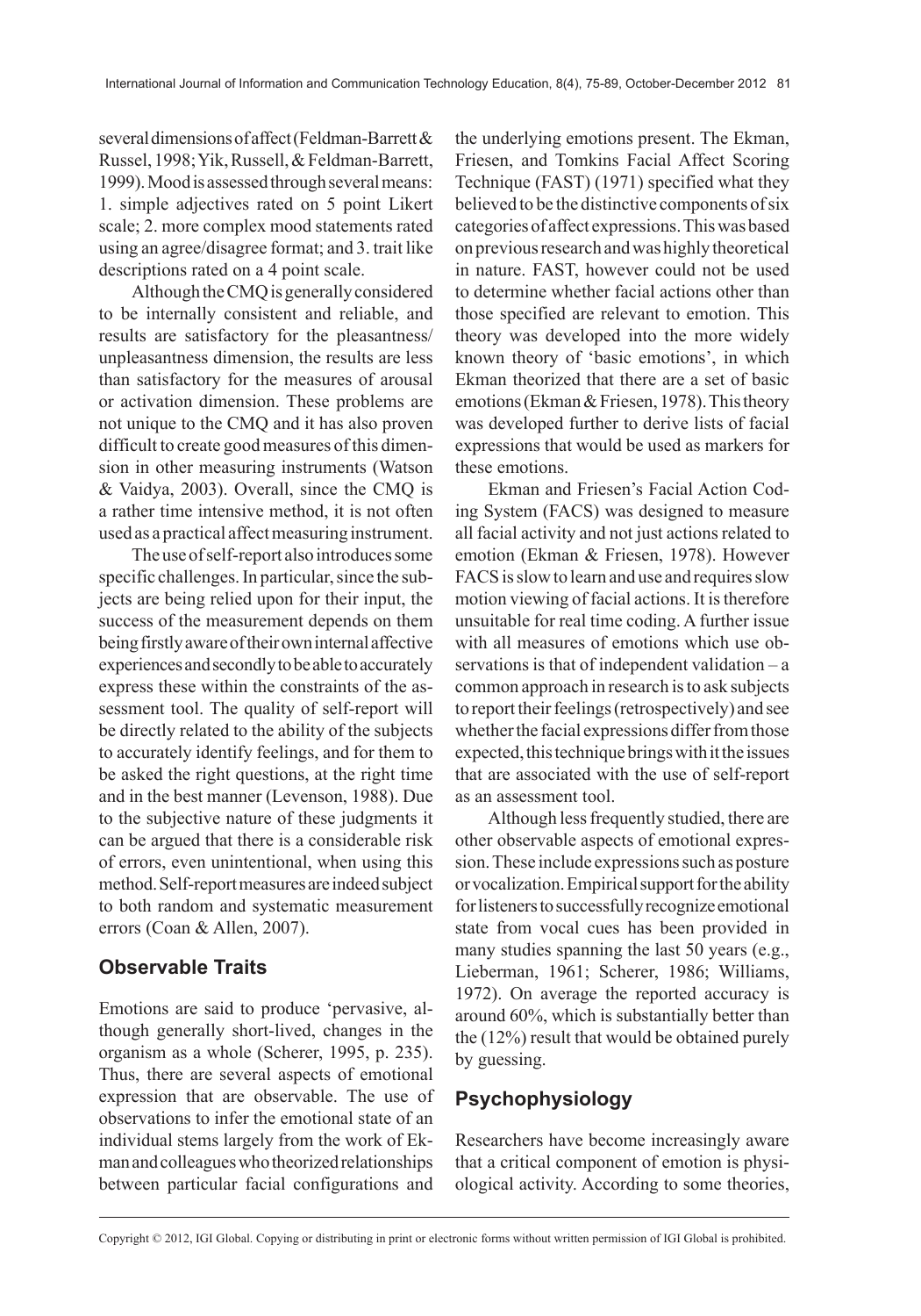if there is no physiological reaction there is no emotion (e.g., Schachter & Singer, 1962). Often a multi-modal approach is taken, with the view that emotion involves a complex pattern of responses, in which physiology plays a role. This view is by no means a recent development; William James (1890) speculated that patterns of physiological response could be used to recognize emotion. It is theorized that every psychological event or affective state has some physiological referent (Cacioppo & Tassinary, 1990); therefore the issue is not so much of whether or not a physiological signal is present, but rather which aspects of emotion may be inferred from this signal.

There are vast arrays of physiological expressions which may be suitable for inferring affective state; these include easily measurable expressions such as muscle movement or breathing rate, to more subtle measures such as neural activation of muscles, brain activity, skin conductance and cardiovascular measures. There is empirical data linking patterns of physiological response to specific affective states, however results are mixed, and in some cases inconclusive (Cacioppo & Tassinary, 1990). Therefore, the use of physiological measures brings with it a rich and varied resource of information about the individual, but possibly an equally substantial amount of data processing considerations regarding how to interpret the data. However, there are arguably many advantages to this approach. Physiological signals are unconscious and do not carry any of the subjectivity of selfreport measures, furthermore they bring about the potential for real time measurement with no need to interrupt or otherwise distract the user. Finally, as technology advances, physiological sensors may be suitable for incorporating into existing physical interfaces to ensure a more natural interface which the user need not be constantly aware of.

#### **Affective Tutoring Systems**

This section discusses the prominent affective tutoring applications that have been developed. The input mechanisms are discussed for each system as well as the domain, and possible future directions and improvements are discussed where appropriate.

AutoTutor is an intelligent tutoring system that interacts with learners using natural language and helps them to construct explanations in simulation environments (Graesser, McDaniel, & Jackson, 2007). The current version of AutoTutor detects the learner's affective state using physiological and facial expression analysis and conversational cues. The AutoTutor focuses on a model of learner's emotions that includes emotions such as boredom, engagement, confusion or delight. The responses given by the tutoring system are designed to regulate the occurrence of any negative emotions in the learner. Initial results indicate that the affective tutor improved learning (as compared to a non-affective implementation of AutoTutor), particularly for low domain knowledge learners (D'Mello, Lehman, & Graesser, 2011).

Other projects have also examined the prediction of emotions using conversational cues as opposed to physiological data. A successful example involving use of dialogue features is ITSPOKE (Litman & Silliman, 2004). IT-SPOKE is a spoken dialogue system that uses the Why2-Atlas physics tutoring system as its back-end (VanLehn et al., 2002). The student begins by typing in a natural language answer to a physics problem, after which the ITSPOKE system engages the student in a spoken dialogue to elicit more information and clear up misconceptions.

In another project involving ITSPOKE, Litman and Forbes-Riley (2004) used dialogue features to predict human emotion in computerhuman tutoring dialogues, and to provide the ability for the software to detect uncertainty on the part of the learner and respond to address this. Although no significant differences were observed in metrics of student performance, the automated emotion prediction did outperform the baseline in all cases, however was not as successful as emotion prediction by a human. They did establish the utility of using acoustic and lexical features to infer emotion, and this

Copyright © 2012, IGI Global. Copying or distributing in print or electronic forms without written permission of IGI Global is prohibited.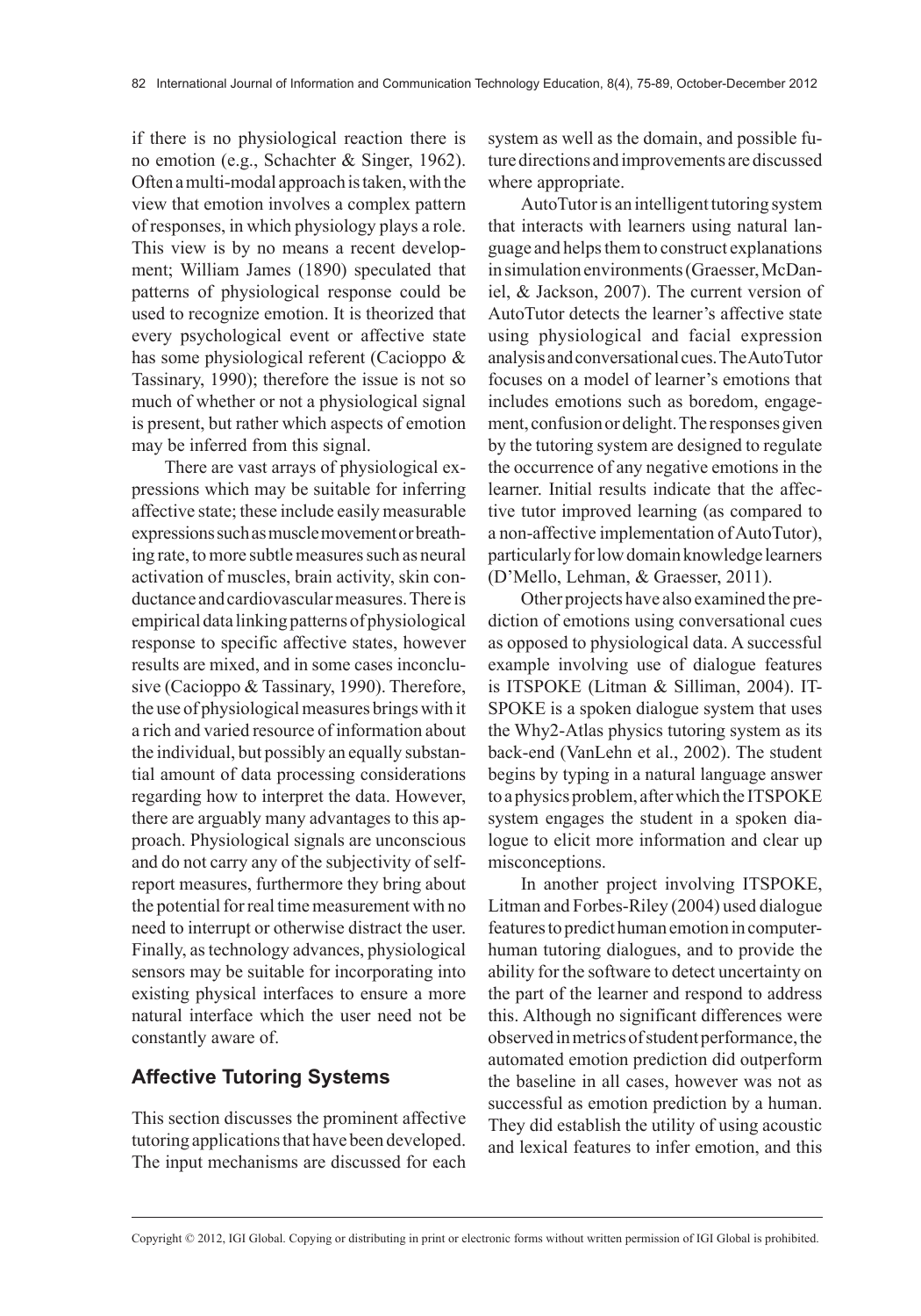may be beneficial for applications which utilize this means of interaction.

Conati (2002) developed a probabilistic model to monitor a user's emotions and engagement during their interaction with educational games. The model incorporates aspects of user interface input and physiological markers to estimate their emotional state. The dependencies between emotional states and possible causes is based on a cognitive model of emotions (Ortony et al., 1990). The model relies on a dynamic decision network to utilize indirect indicators of the users' emotional state. The goal being that the model may be used by pedagogic agents to guide the timing and type of interactions that will occur with the user. To evaluate this model, the Prime Climb educational game developed at the University of British Columbia was used as a test bed. The game helps students to learn number factorization with a two player climbing game in which players must solve factorization problems to progress. The original game has a pedagogical agent which provides hints when prompted. The affective version of this game utilizes the model of learner's affect to guide the actions of the agent and also to select the appropriate affective expression to display. When tested with year 6, 7, and 8 students the authors found a significant difference in test scores between the affective and non-affective groups for the younger students, but did not observe significant results with the older year 7 and 8 students. They attributed this partly to a ceiling effect found whereby the older students had already mastered the topic, but further investigation is needed to establish the causes. These results are promising, given that the inference of learners affect in this model is probabilistic and based on the student's progress in the game – using a more direct measure of learner's affect would very likely yield a better classification rate and potentially better outcomes.

Woolf, Burelson, and Arroyo (2007) have developed several methods to evaluate students' emotion using facial expression, skin conductance, posture, and mouse pressure, using Bayesian networks, not unlike the models proposed by Conati (2002). A number of experiments have been carried out to recognize and respond to emotions in a learning context. In one study, an on screen agent interacted with the learner when frustration was detected. The agent responded to frustration with empathetic or task-support dialogue. Results demonstrated that students became more motivated after receiving the feedback. In a similar study by some of the same authors, machine learning was used to estimate the student's engagement using measures for student proficiency, motivation, evidence of motivation and student's response to a problem. Their software used the measure of the student's engagement to predict the probability of a correct student response with up to 75% accuracy and showed that disengagement negatively correlates with performance gain (Johns & Woolf, 2006). In a further study Beal, Arroyo, Woolf, Murray, and Walles (2004) modeled student affective characteristics using a mathematics tutor to guide the actions of the software in terms of interaction and hints given.

Easy with Eve is an affect sensitive mathematics tutor developed by the Next Generation Tutoring Systems project (Alexander, Sarrafzadeh, & Hill, 2006; Sarrafzadeh, Alexander, Dadgostar, Fan, & Bigdeli, 2008) at Massey University in New Zealand. Affect recognition is performed by video analysis to capture facial expression and gesture information from the user. The facial expression analysis builds upon the work of Ekman and Friesen's facial action coding system where various 'basic' emotions are described in terms of their facial movements. Facial features are extracted from the video input and a fuzzy facial expression classifier separates these into seven affective states. The inferences made about the user's affective state from this data are then utilized in a case based reasoning approach to dictate responses and behaviors of the animated on screen agent 'Eve.' The case based reasoning is reported to be slow due to the large amounts of data being processed; however the authors identified that this is an issue which could be addressed should the necessity arise.

Edu-Affe-Mikey is an affective tutoring system that features an animated agent tutoring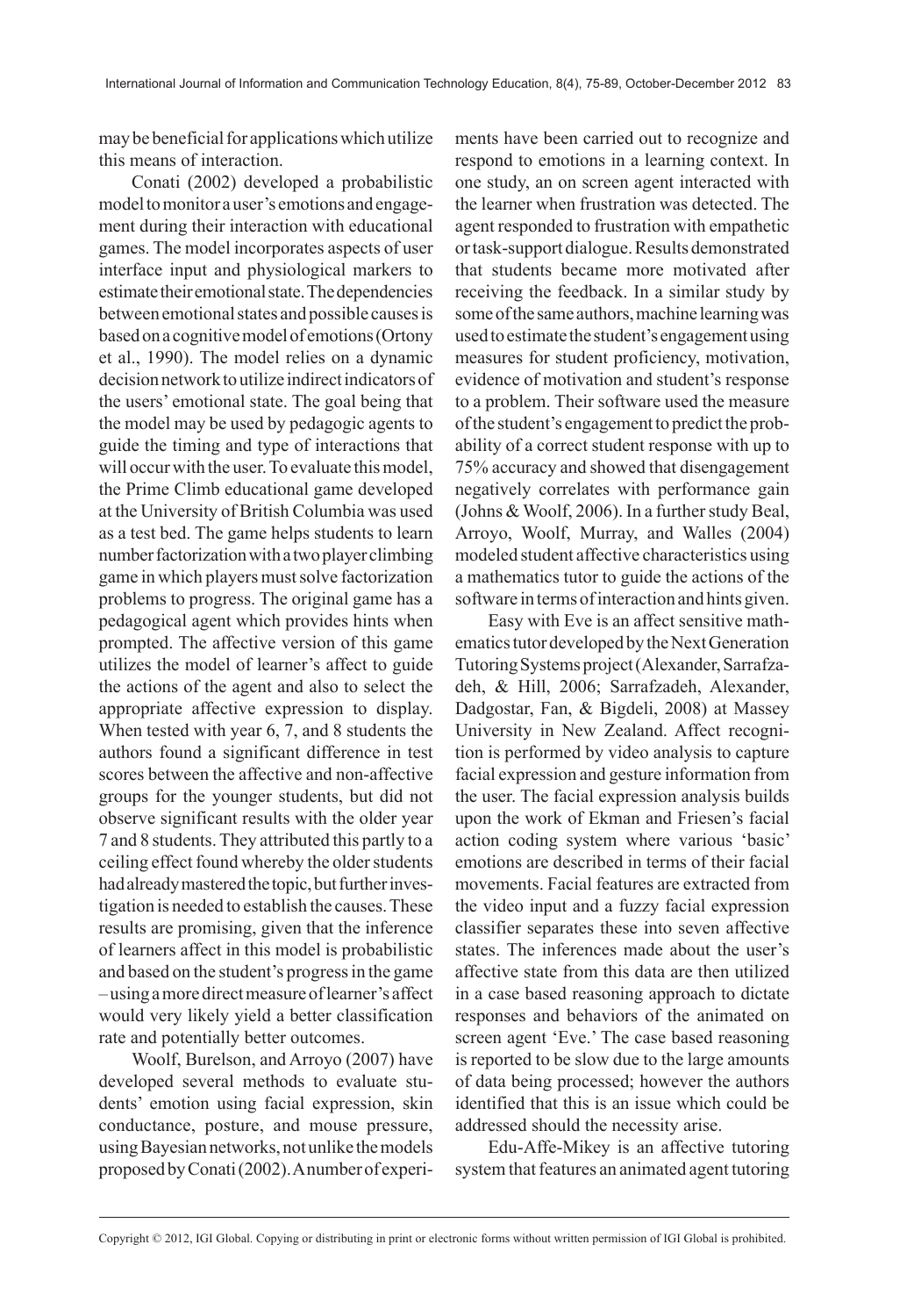in the domain of medicine. Affect inference is done by processing input from the keyboard and microphone. Human experts were consulted to develop a list of events which signify changes in learners' emotional state. The occurrence of these events is detected, and a simple weighted average method is used to select the most likely emotional state which would result from such a combination of events. This information is then used to select one of the pre-programmed responses presented by the on screen animated agent (Alepis, Virvou, & Kabassi, 2008).

Predinger, Dohi, Wang, Mayer, and Ishizuka (2004) have developed an Empathic Companion: an animated interface agent that detects and responds to the user's affective state. The software uses physiological signals of skin conductance and muscle movement to infer the emotional state in terms of its component dimensions. The agent is intended to address the user's emotional state by showing concern in the form of empathic behavior. As one of the aims is to make the interaction as natural as possible, this affect recognition process is done in real-time while the user is interacting with the computer. The software application is presented in the context of a job-application interview scenario, where the affective agent responds to emotions elicited by the interview process. This physiological data is not constantly processed; rather it is made available when interface events request it, for example at the end of each interview question. A Bayesian network is employed to decide the most likely emotional state based on the input data set and to select from a number of pre-defined animation sequences to be presented by the Microsoft Agent based on screen character. The study carried out using this Empathic Companion had some limitations. Due to technical limitations of the ProComp+ physiological data acquisition hardware it was not possible to record and process the physiological data simultaneously. A workaround was put in place with a second set of (non-identical) hardware. This technical limitation also meant that muscle movement sensing was not possible in the study, and this was substituted for with a more basic measure

of heart rate. These issues with the hardware and implementation of the experimental setup could to some extent explain the lack of statistically significant results from the study. However, the authors also make a strong point that the nature of the interview task may not induce the kinds of emotions that can be measured by this method. The authors suggest that an Empathic Companion would be more suitable for use in computer based education.

#### **CONCLUSION**

This paper has presented an overview of the motivation for applying the benefits of affective computing to e-learning. It has introduced the field of affective computing, and the benefits that can be realized by enhancing e-learning applications with the ability to detect and respond to emotions experienced by the learner. In order to understand the potential value of affective computing for e-learning theories of learning and the role of affect in learning have been reviewed. Some of the potential means for inferring the affective state of learners were also considered. These can be broadly categorized into methods that involve the user's input, and methods that acquire the information independent of any user input. This latter category is of particular interest as these approaches have the potential for more natural and unobtrusive integration, and it includes techniques such as analysis of vocal patterns, facial expressions or physiological state. The paper also included a review of prominent affective tutoring systems that have been developed and discussed the approaches that have been taken in each of them.

The review of affective tutoring systems has brought several things to light. Firstly, it has highlighted that the approaches taken are all diverse, down to the detail of which kind of affective data is acquired, how it is processed, interpreted and even how the affective tutoring system responds to this data. In fact, no two systems reviewed are alike. Secondly, it confirms that these systems are scarce. This is in spite of the clear support for the role of affect

Copyright © 2012, IGI Global. Copying or distributing in print or electronic forms without written permission of IGI Global is prohibited.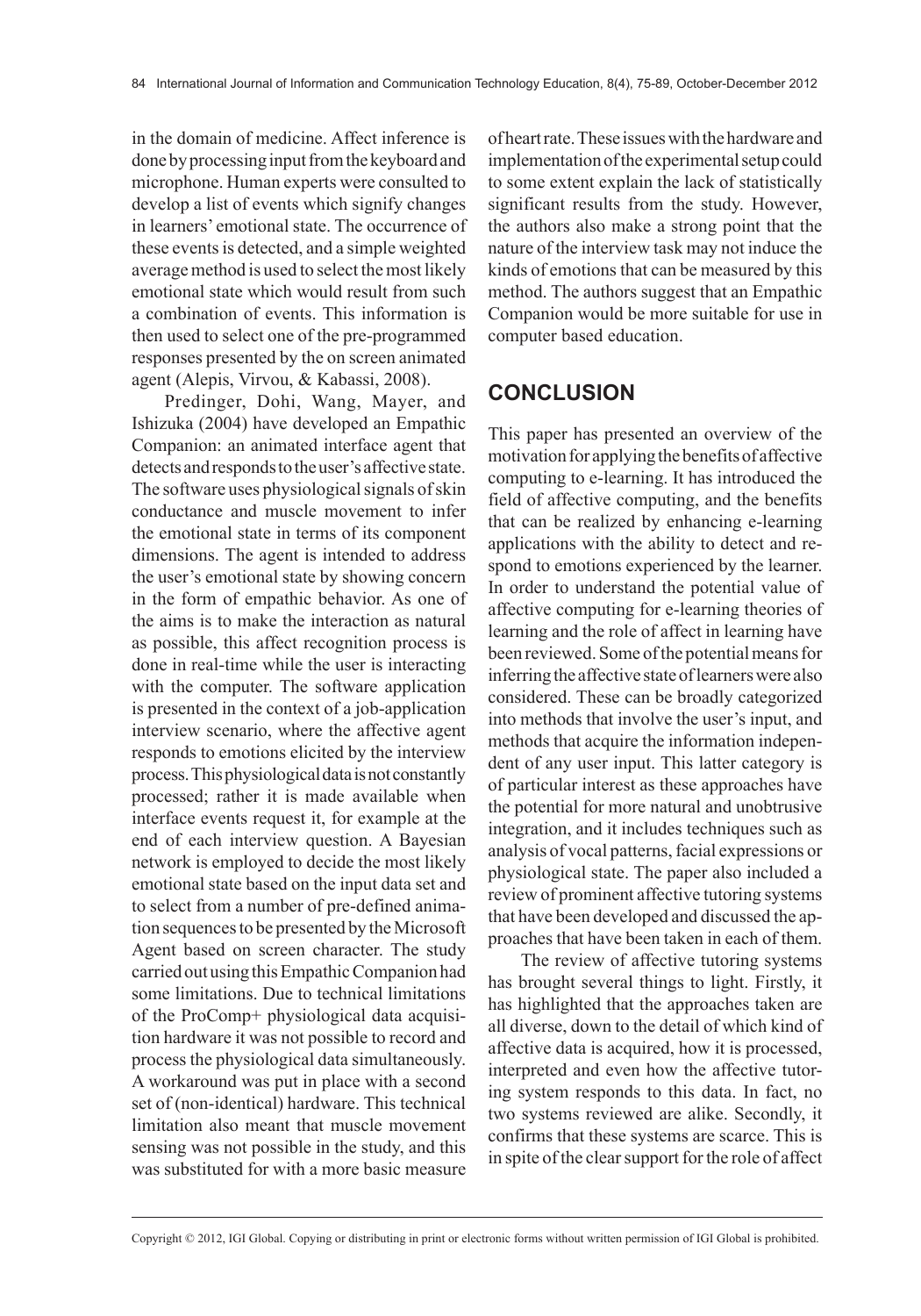in learning that is provided by psychological theories, and evident in the results of the evaluations of affective tutoring systems that have been developed and tested to date. We believe that these two observations are linked and that the current requirement for ad-hoc development in affective computing is hampering progress. Allanson and Fairclough (2004) noted that research in the area was disparate and uneven, and it seems that little progress has been made since then.

The application of affective computing to learning, is a cross disciplinary area, drawing from diverse fields such as computer science, psychology and education. Thus, a successful development either requires a developer to possess expertise in several distinct areas, or to have the support of a large research group. This could contribute to the observed scarcity of affective tutoring systems in the literature. However, this requirement is not necessarily a weakness, but may rather be turned to the advantage of developers under the correct conditions. What is required is to abstract the functional components of an affective tutoring system into a generalizable and re-usable model which will allow developers to build upon their successes iteratively and incrementally. Such a framework or 'blueprint' for affective tutoring systems, will also facilitate modularization of solutions and allow separate groups to work on different functional components within their own area of expertise, thus eliminating the above mentioned issue associated with such cross disciplinary work. Further research is required to develop this model.

In the short term, interface designers and educators may still learn from the successes of affective tutoring systems and draw from the principles that were applied to their development. Educators should aspire to incorporate some level of affective enhancement into any educational applications. Even if the software is unable to 'read' the emotional or cognitive state of the learner, the evidence still stands that learning benefits can be obtained by maximizing positive affect. Cognitive theories such as Mayer's cognitive theory of multimedia learning (Mayer, 2001) have received widespread interest from educators and multimedia designers, and the application of cognitive principles to any multimedia lesson has been shown to improve learning. This benefit is observed even in software that does not possess an internal model of the learner's cognitive state (e.g., Thompson & McGill, 2008). In fact, these cognitive principles may be treated like 'best practices' and successfully applied by the developers of any educational materials. This is the era of affect in computing, and the next logical step is to develop affective theories of multimedia learning, to provide similar guidelines for how to present material in such a way as to maximize positive affect. This will enable all instructional developers to draw from the growing body of affective computing knowledge, and translate this into improved tutoring interfaces to the benefit of the learners.

This is an exciting time for e-learning – the worldwide e-learning sector generated \$32.1 billion in 2010, and has been growing at 9.2% per year over the last 5 years (Adkins, 2011). This growth should not be perceived as pressure to move the same content from physical to electronic delivery, but as an opportunity to dramatically re-design educational materials in line with these new insights into learning. Innovations that bring improved educational outcomes, whilst ensuring the scholastic, motivational and affective goals of the learner are balanced in a supportive and natural learning environment, should be embraced.

#### **REFERENCES**

Adkins, S. S. (2011). *The worldwide market for self-paced elearning products and services: 2010- 2015 forecast and analysis*. Monroe, WA: Ambient Insight Research LLC.

Alepis, E., Virvou, M., & Kabassi, K. (2008). Requirements analysis and design of an affective bi-modal intelligent tutoring system: The case of keyboard and microphone. In Virvou, M., & Jain, L. C. (Eds.), *Intelligent interactive systems in knowledge-based environments*. New York, NY: Springer. doi:10.1007/978-3-540-77471-6\_2

Copyright © 2012, IGI Global. Copying or distributing in print or electronic forms without written permission of IGI Global is prohibited.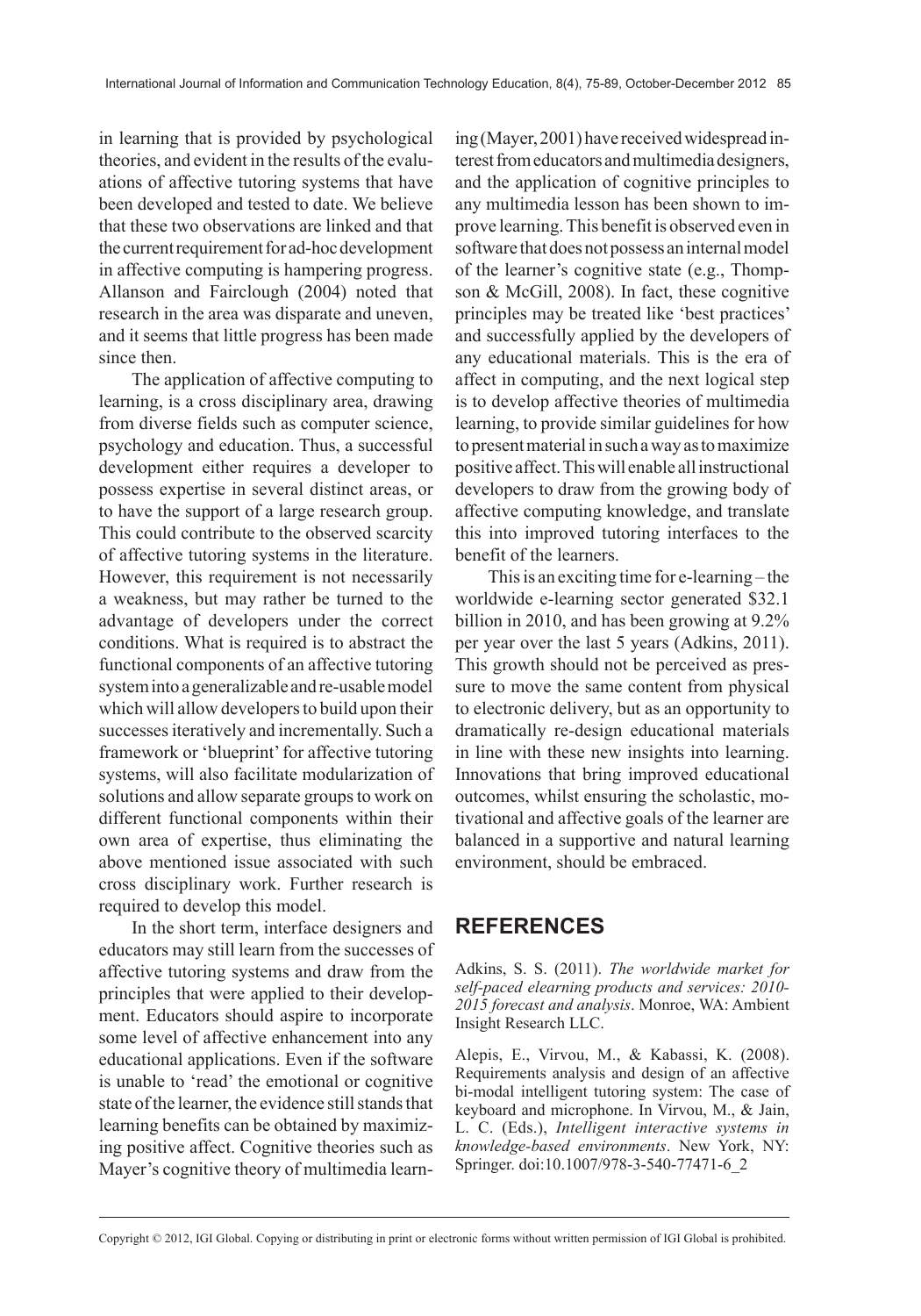Alexander, S., Sarrafzadeh, A., & Hill, S. (2006). Easy with Eve: A functional affective tutoring system. In *Proceedings of the 8th Workshop on Motivational and Affective Issues in ITS* (pp. 38-45).

Allanson, J., & Fairclough, S. H. (2004). A research agenda for physiological computing. *Interacting with Computers*, *16*, 857–878. doi:10.1016/j.intcom.2004.08.001

Anderson, A. K. (2001). Lesions of the human amygdala impair enhanced perception of emotionally salient events. *Nature*, *411*(6835), 305–309. doi:10.1038/35077083

Andrade, J., & May, J. (2004). *Cognitive psychology*. Sheffield, UK: BIOS Scientific.

Atkinson, R. C., & Shiffrin, R. M. (1968). *Human memory: A proposed system and its control processes*. Oxford, UK: Academic Press. doi:10.1016/S0079- 7421(08)60422-3

Beal, C. R., Arroyo, I., Woolf, B. P., Murray, T., & Walles, R. (2004, August 30-September 3). Intelligent tutoring systems web-based intelligent multimedia tutoring for high stakes achievement tests. In *Proceedings of the 7th International Conference on Intelligent Tutoring Systems*, Macei, Alagoas, Brazil (pp. 468-477).

Beale, R., & Peter, C. (2008). The role of affect and emotion in HCI. In Christian, P., & Russell, B. (Eds.), *Affect and emotion in human-computer interaction* (pp. 1–11). Berlin, Germany: Springer-Verlag. doi:10.1007/978-3-540-85099-1\_1

Bloom, B. S. (1984). The 2 sigma problem: The search for methods of group instruction as effective as one-to-one tutoring. *Educational Researcher*, *13*(6), 4–16.

Cacioppo, J. T., & Tassinary, L. G. (1990). Inferring psychological significance from physiological signals. *The American Psychologist*, *45*(1), 16–28. doi:10.1037/0003-066X.45.1.16

Chen, J. (2007). Flow in games (and everything else). *Communications of the ACM*, *50*(4), 31–34. doi:10.1145/1232743.1232769

Coan, J. A., & Allen, J. J. B. (Eds.). (2007). *Handbook of emotion elicitation and assessment*. Oxford, UK: Oxford University Press.

Conati, C. (2002). Probabilistic assessment of user's emotions in educational games. *Applied Artificial Intelligence*, *16*(7-8), 555–575. doi:10.1080/08839510290030390

Csíkszentmihályi, M. (1990). *Flow: The psychology of optimal experience*. New York, NY: Harper and Row.

D'Mello, S., Lehman, B., & Graesser, A. (2011). A motivationally supportive affect-sensitive AutoTutor. In Calvo, R. A., & D'Mello, S. K. (Eds.), *New perspectives on affect and learning technologies* (Vol. 3, pp. 113–126). New York, NY: Springer. doi:10.1007/978-1-4419-9625-1\_9

Ekman, P., & Friesen, W. (1978). *Facial action coding system: A technique for the measurement of facial movement*. Mountain View, CA: Consulting Psychologists Press.

Ekman, P., Friesen, W., & Tomkins, S. S. (1971). Facial affect scoring technique, (FAST) a first validity study. *Semiotica*, *3*(1), 37–38.

Eysenck, M. W., & Calvo, M. G. (1992). Anxiety and performance: The processing efficiency theory. *Cognition and Emotion*, *6*(6), 409–434. doi:10.1080/02699939208409696

Feldman-Barrett, L., & Russel, J. A. (1998). Independence and bipolarity in the structure of current affect. *Journal of Personality and Social Psychology*, *74*(4), 967–984. doi:10.1037/0022-3514.74.4.967

Fu, F., Su, R., & Yu, S. (2009). EGameFlow: A scale to measure learners' enjoyment of e-learning games. *Computers & Education*, *52*(1), 101–112. doi:10.1016/j.compedu.2008.07.004

Goleman, D. (1995). *Emotional intelligence*. New York, NY: Bantam Books.

Graesser, A. C., McDaniel, B., & Jackson, G. T. (2007). Autotutor holds conversations with learners that are responsive to their cognitive and emotional states. *Educational Technology*, *47*, 19–22.

Gratch, J., & Marsella, S. (Eds.). (in press). *Social emotions in nature and artifact: Emotions in human and human-computer interaction*. New York, NY: Oxford University Press.

Hsu, C.-L.,  $&$  Lu, H.-P. (2004). Why do people play on-line games? An extended TAM with social influences and flow experience. *Information & Management*, *41*(7), 853–868. doi:10.1016/j.im.2003.08.014

Izard, C. (Ed.). (1977). *Human emotions*. New York, NY: Plenum Press.

James, W. (1890). *Principles of psychology*. New York, NY: Holt. doi:10.1037/11059-000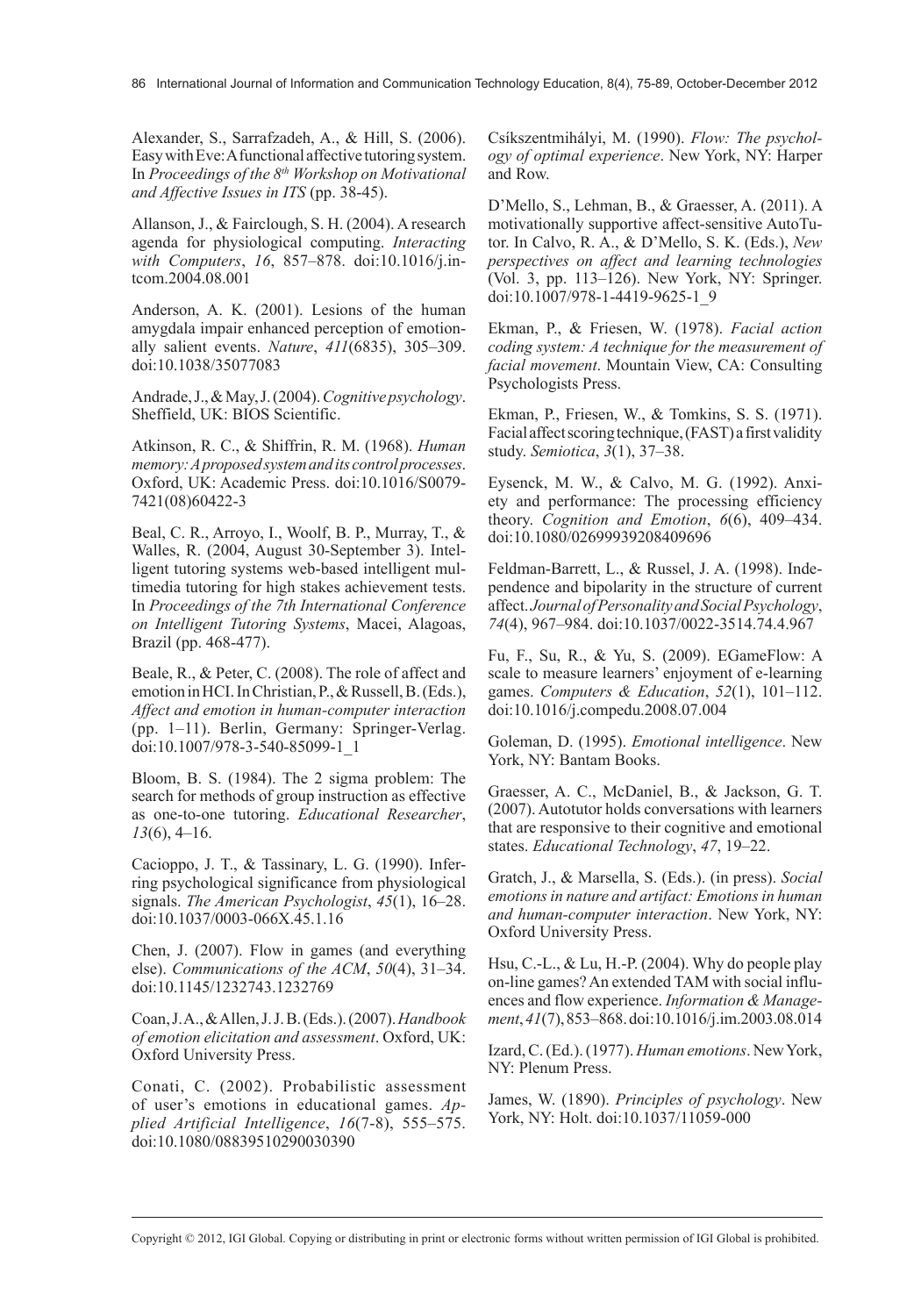Johns, J., & Woolf, B. (2006). A dynamic mixture model to detect student motivation and proficiency. In *Proceedings of Twenty-First National Conference on Artificial Intelligence* (pp. 163-168).

Jonassen, D. H. (1991). Objectivism versus constructivism: Do we need a new philosophical paradigm? *Educational Technology Research and Development*, *39*(3), 5–14. doi:10.1007/BF02296434

Kort, B., Reilly, R., & Picard, R. W. (2001, August 6-8). An affective model of interplay between emotions and learning: Reengineering educational pedagogy—Building a learning companion. In *Proceedings of the IEEE International Conference on Advanced Learning Technologies*, Madison, WI.

Lepper, M. R., & Chabay, R. W. (1988). Socialising the intelligent tutor: Bringing empathy to computer tutors. In Mandl, H., & Lesgold, A. (Eds.), *Learning issues for intelligent tutoring systems* (pp. 242–257). Berlin, Germany: Springer-Verlag. doi:10.1007/978- 1-4684-6350-7\_10

Levenson, R. W. (1988). *Emotion and the autonomic nervous system: A prospectus for research on autonomic specificity Social psychophysiology and emotion: Theory and clinical applications* (pp. 17–42). Chichester, UK: John Wiley & Sons.

Lieberman, P. (1961). Some aspects of fundamental frequency and emotional content in speech. *The Journal of the Acoustical Society of America*, *33*(11), 1677. doi:10.1121/1.1936731

Lisetti, C. L. (1999). A user model of emotioncognition. In *Proceedings of the First Workshop on Attitude, Personality, and Emotions in User-Adapted Interaction of the International Conference on User-Modeling*, Banff, AB, Canada.

Litman, D. J., & Forbes-Riley, K. (2004). Predicting student emotions in computer-human tutoring dialogues. In *Proceedings of the 42nd Annual Meeting on Association for Computational Linguistics*, Barcelona, Spain.

Litman, D. J., & Silliman, S. (2004). ITSPOKE: An intelligent tutoring spoken dialogue system. In *Proceedings of the Human Language Technology Conference 4th Meeting of the North American Chapter of the Association for Computational Linguistics*, Boston, MA.

Mandler, G. (1975). *Mind and emotion*. New York, NY: John Wiley & Sons.

Maxwell, K. (2002). The maturation of HCI: Moving beyond usability toward holistic interaction. In Carroll, J. M. (Ed.), *Human-computer interaction in the new millennium*. New York, NY: ACM Press.

Mayer, R. (2001). *Multimedia learning*. Cambridge, UK: Cambridge University Press. doi:10.1017/ CBO9781139164603

McNair, D., Lorr, M., & Dropplemen, L. (1971). *Edits manual: Profile of mood states*. San Diego, CA: Educational and Industrial Testing Services.

Moreno, R. (2006). Does the modality principle hold for different media? A test of the methodaffects-learning hypothesis. *Journal of Computer Assisted Learning*, *22*, 149–158. doi:10.1111/j.1365- 2729.2006.00170.x

Moreno, R. (2006). When worked examples don't work. Is cognitive load theory at an impasse? *Learning and Instruction*, *16*, 170–181. doi:10.1016/j. learninstruc.2006.02.006

Norman, D. A. (1981). Twelve issues for cognitive science. In Norman, D. A. (Ed.), *Perspectives on cognitive science* (pp. 265–295). Mahwah, NJ: Lawrence Erlbaum.

Oatley, K. (1992). *Best laid schemes: The psychology of emotions*. Cambridge, UK: Cambridge University Press.

Öhman, A. (2001). Emotion drives attention: Detecting the snake in the grass. *Journal of Experimental Psychology*, *130*(3), 466–478.

Ortony, A., Clore, G. L., & Collins, A. (1990). *The cognitive structure of emotions*. Cambridge, UK: Cambridge University Press.

Pekrun, R. (2002). Academic emotions in students' self-regulated learning and achievement: A program of qualitative and quantitative research. *Educational Psychologist*, *37*(2), 91–105. doi:10.1207/ S15326985EP3702\_4

Pekrun, R. (2008). The impact of emotions on learning and achievement: Towards a theory of cognitive/ motivational mediators. *Applied Psychology*, *41*(4), 359–376. doi:10.1111/j.1464-0597.1992.tb00712.x

Perkins, D. N. (1992). Technology meets constructivism: Do they make a marriage? In Duffy, T. M., & Jonassen, D. H. (Eds.), *Constructivism and the technology of instruction* (pp. 45–55). Mahwah, NJ: Lawrence Erlbaum.

Picard, R. W. (1997). *Affective computing*. Cambridge, MA: MIT Press.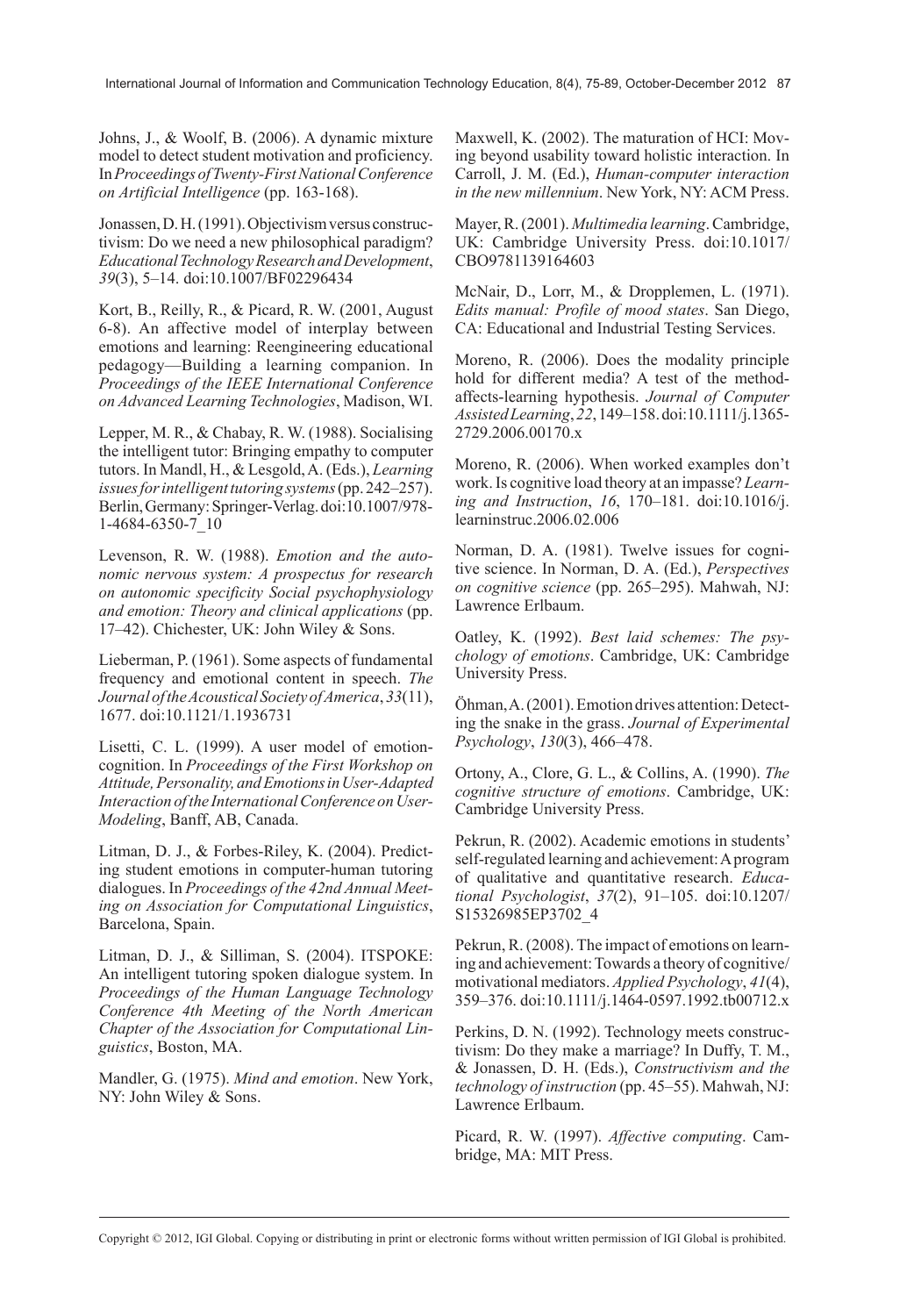Prendinger, H., Dohi, H., Wang, H., Mayer, S., & Ishizuka, M. (2004). Empathic embodied interfaces: Addressing users' affective state. In E. André, L. Dybkjær, W. Minker, & P. Heisterkamp (Eds.), *Tutorial and Research Workshop on Affective Dialogue Systems* (LNCS 3068, pp. 53-64).

Reeves, T. (1998). *The impact of media and technology in schools: A research report prepared for the Bertelsmann foundation*. Retrieved from http://treeves. coe.uga.edu//edit6900/BertelsmannReeves98.pdf

Russell, J. A. (1980). A circumplex model of affect. *Journal of Personality and Social Psychology*, *39*(6), 1161–1178. doi:10.1037/h0077714

Sarrafzadeh, A., Alexander, S., Dadgostar, F., Fan, C., & Bigdeli, A. (2008). How do you know that I don't understand' A look at the future of intelligent tutoring systems. *Computers in Human Behavior*, *24*(4), 1342–1363. doi:10.1016/j.chb.2007.07.008

Schachter, S., & Singer, J. (1962). Cognitive, social, and physiological determinants of emotional state. *Psychological Review*, *69*, 379–399. doi:10.1037/ h0046234

Scherer, K. R. (1986). Voice, stress and emotion. In Trumbull, R., & Appley, M. H. (Eds.), *Dynamics of stress* (pp. 159–181). New York, NY: Plenum. doi:10.1007/978-1-4684-5122-1\_9

Scherer, K. R. (1995). Expression of emotion in voice and music. *Journal of Voice*, *9*(3), 235. doi:10.1016/ S0892-1997(05)80231-0

Scherer, K. R., Banziger, T., & Roesch, E. (Eds.). (2010). *A blueprint for affective computing*. Oxford, UK: Oxford University Press.

Sherry, J. L. (2004). Flow and media enjoyment. *Communication Theory*, *14*(4), 328–347. doi:10.1111/j.1468-2885.2004.tb00318.x

Stein, N. L., & Levine, L. J. (1991). Making sense out of emotion. In Kessen, W., Ortony, A., & Kraik, F. (Eds.), *Memories, thoughts, and emotions: Essays in honor of George Mandler* (pp. 295–322). Mahwah, NJ: Lawrence Erlbaum.

Thompson, N., & McGill, T. J. (2008). Multimedia and cognition: Examining the effect of applying cognitive principles to the design of instructional materials. *Journal of Educational Computing Research*, *39*(2), 143–159. doi:10.2190/EC.39.2.c

VanLehn, K., Jordan, P. W., Ros, C. P., Bhembe, D., Bottner, M., Gaydos, A., et al. (2002). The architecture of Why2-Atlas: A coach for qualitative physics essay writing. In *Proceedings of the 6th International Conference on Intelligent Tutoring Systems*.

Vuilleumier, P. (2001). Beware and be aware: Capture of spatial attention by fear-related stimuli in neglect. *Neuroreport*, *12*(6), 1119–1122. doi:10.1097/00001756-200105080-00014

Watson, D., Clark, L. A., & Tellegan, A. (1988). Development and validation of brief measures of positive and negative affect: The PANAS scales. *Journal of Personality and Social Psychology*, *54*(6), 1063–1070. doi:10.1037/0022-3514.54.6.1063

Watson, D., & Vaidya, J. (2003). Mood measurement: Current status and future directions. In Schinka, J. A., & Velicer, W. F. (Eds.), *Handbook of psychology: Research methods in psychology* (Vol. 2, pp. 351–375). New York, NY: John Wiley & Sons. doi:10.1002/0471264385.wei0214

Williams, C. E. (1972). Emotions and speech: Some acoustical correlates. *The Journal of the Acoustical Society of America*, *52*(4b), 1238. doi:10.1121/1.1913238

Woolf, B., Burelson, W., & Arroyo, I. (2007). Emotional intelligence for computer tutors. In *Proceedings of the 13th International Conference on Artificial Intelligence in Education*.

Yik, M. S. M., Russell, J., & Feldman-Barrett, L. (1999). Structure of self-reported current affect: Integration and beyond. *Journal of Personality and Social Psychology*, *77*(3), 600–619. doi:10.1037/0022- 3514.77.3.600

Zuckerman, M., & Lubin, B. (1965). *Manual for the multiple affective adjective check list*. San Diego, CA: Educational and Industrial Testing Service.